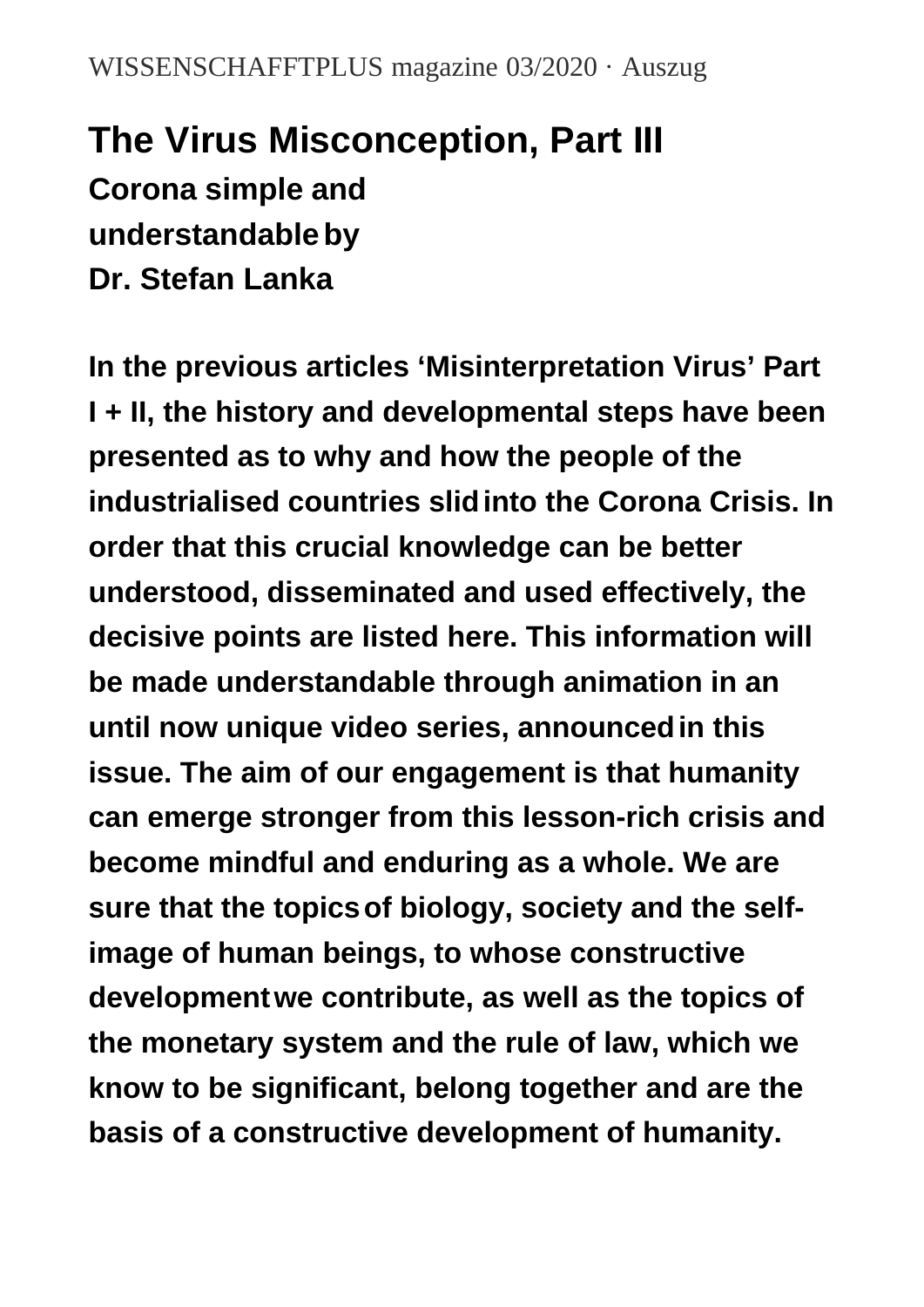#### **How it began**

The people of our cultural system are taught something that is no longer questioned today and is regarded as a fact - that biological life came into being by chance, by molecules colliding and interacting with each other by chance. These molecules are presumed to have been created by atoms accidentally colliding with each other, which in turn are said to have been created out of nothing in a Big Bang. It is assumed that within a sphere of water, which is said to be held together by a shell of fats and proteins, so many molecules with certain properties came togetherin the distant past that the interactions of the molecules, called metabolism, would maintain and multiply this sphere itself.

This presumed model of a sphere, which despite all the assurances, pictures and schematic drawings in the textbooks has no correspondence in reality, is described as a cell. It is claimed that all life arose by chance from a simple primordial cell. After death, it is claimed that nothing else would remain except molecules, which can also decay back into atoms. Only those molecules that enter a cell are said to be part of life, everything else is dead, cold, even space is empty, all lacking any life force and independent interaction possibilities. Life, it is assumed, only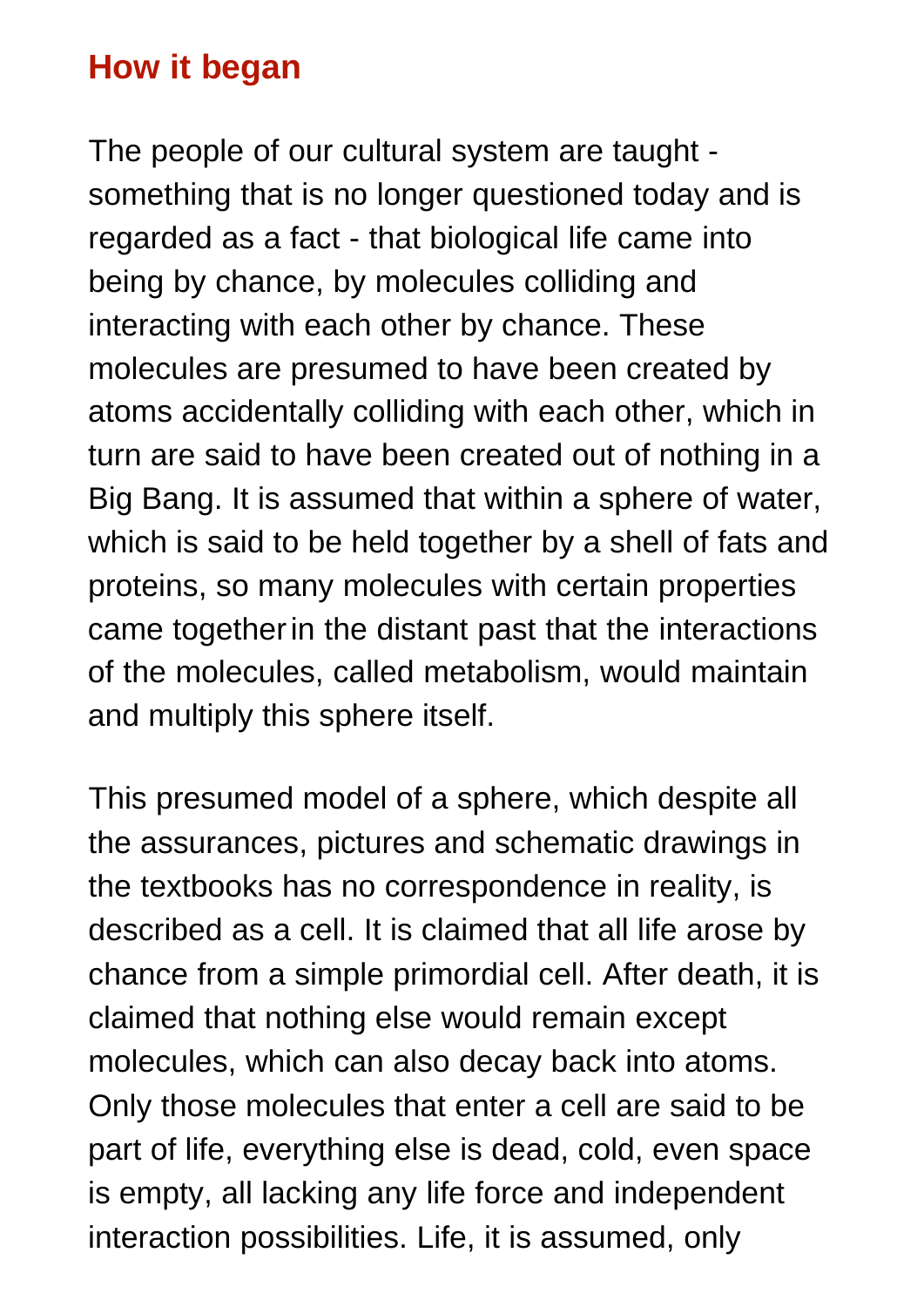developed into more complex organisms such as trees or humans because some accumulations of cells, so-called living beings, are stronger and more sophisticated in order to reproduce more quickly at the expense of others. If you look at the power and economic structures throughout thedevelopment of our cultural system until the present time, it is obvious that the respective attitude towards life and view of the opinion shapers continues to set the model for the concept of biological life.

Perhaps the most essential cause of this onedimensional and dangerous world view is the mind, also so-called 'rationality', when it is considered absolute and the insights generated with it are not allowed to be questioned further. When the mind becomes the ruler and is not recognised andused as one of several available tools to approach the phenomena of life. In order to help us understand this and face this challenge, Jochen Schamal has written a basic introduction in his article Mathematics and Reason in this issue 3/2020 of w+, in which he has identified the core

and fundamental challenge facing human beings. If the mind is used as an aide to humankind, everything is fine; if it is made absolute, we automatically end up 'in Corona', in manifest wars andin many areas of life, in self-perpetuating good-evil mechanisms. The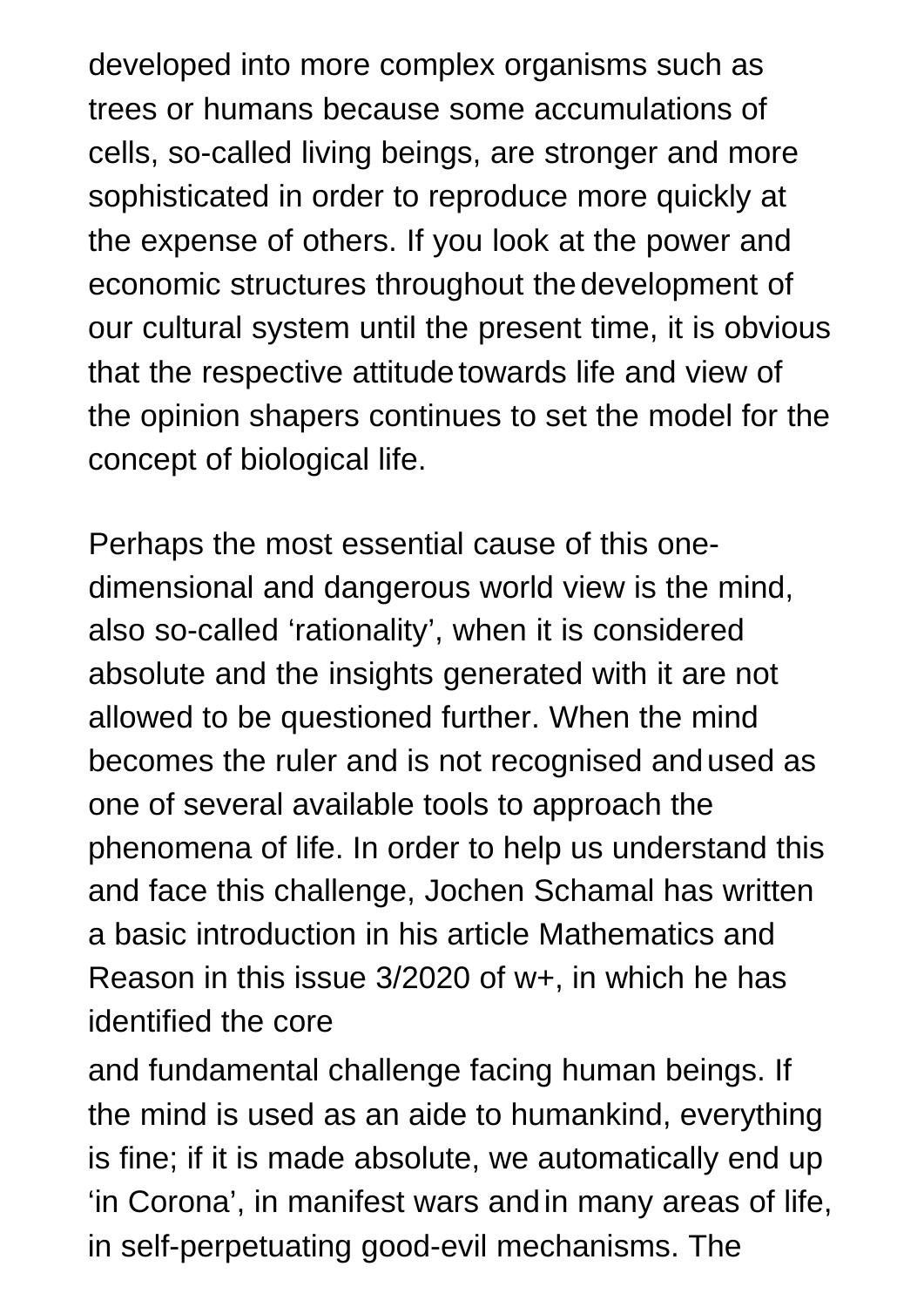undoubted effects of these good-evil mechanisms are interpreted by the mind as proof of the existence of an active principle of evil.

If we look at life "objectively" in the positive sense of the word, we see only creative processes of cooperation, of symbiosis, that express and increase the joy of life as the driving force for life. Even in the triggering of those processes that we wrongly interpret as diseases and as malignant,we find only helpful mechanisms and processes when we observe them objectively. Events or perceptions that are threatening or perceived as existentially threatening have been identified as the triggers. After they are triggered, the affected bodily functions, but also the processes of the psyche, perception and behaviour, increase or change in order to escape the situation or make it survivable. Where it makes sense, tissues are built up or broken down for this survival purpose.

In the recovery process, which commences instantaneously when the triggering event ceases to exist or the relationship to it can be put into perspective, the body then tries to restore the original form by breaking down or building it up again. Complications can arise because one or more triggers had a long and intensive effect, overlapped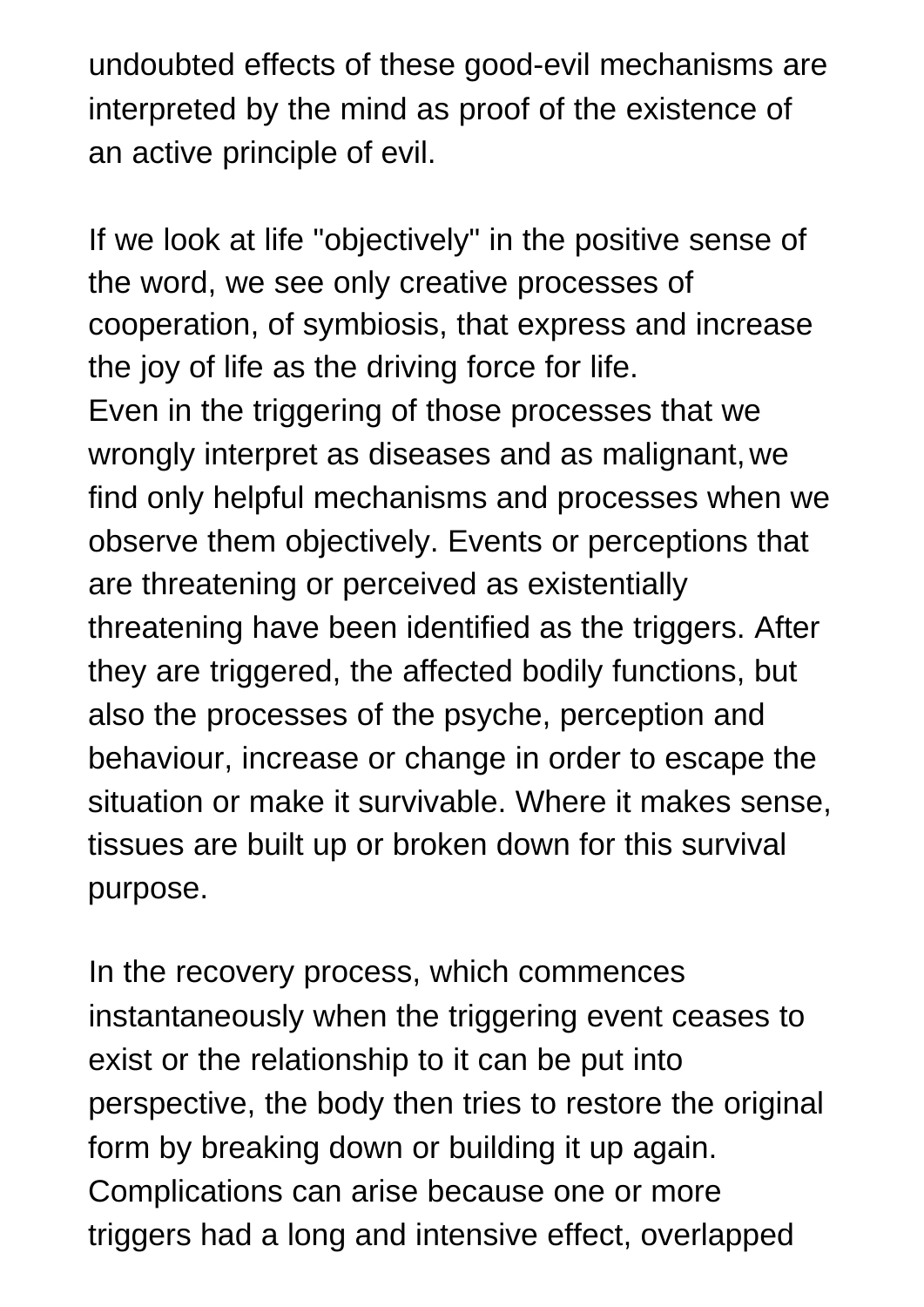with other triggers, or new triggers were added through diagnostic shocks or resulting life circumstances. In these cases the healing and its known processes are made more difficult. Healing is also impeded if the triggering events are mentally and psychologically clung to and if deficiencies and poisoning are at work. In this issue of w+ we present the book Universal Biology, which introduces this point of view. These insights were gained by the physician Dr. Ryke Geerd Hamer from 1981 onwards through very precise observations. Unfortunately, Dr. Hamer himself stood in the way of the dissemination of his constructive medical discoveries due to his unobjective polemics.

Dr. Hamer thus significantly developed the previous psychosomatic science, which had its peak in Germany in 1977 but lost its way in material attempts at interpretation. By individualising the observations, detached from biochemical and genetic attempts of interpretation and by discovering specific signals in the brain - specific for all physical and mental processes of triggering, healing and healing crises, this view became scientific. His observations and the explanations derived from them are verifiable, comprehensible, the processes are predictable, which is how correct diagnoses, causal therapy and effective prophylaxis are possible. Very importantly,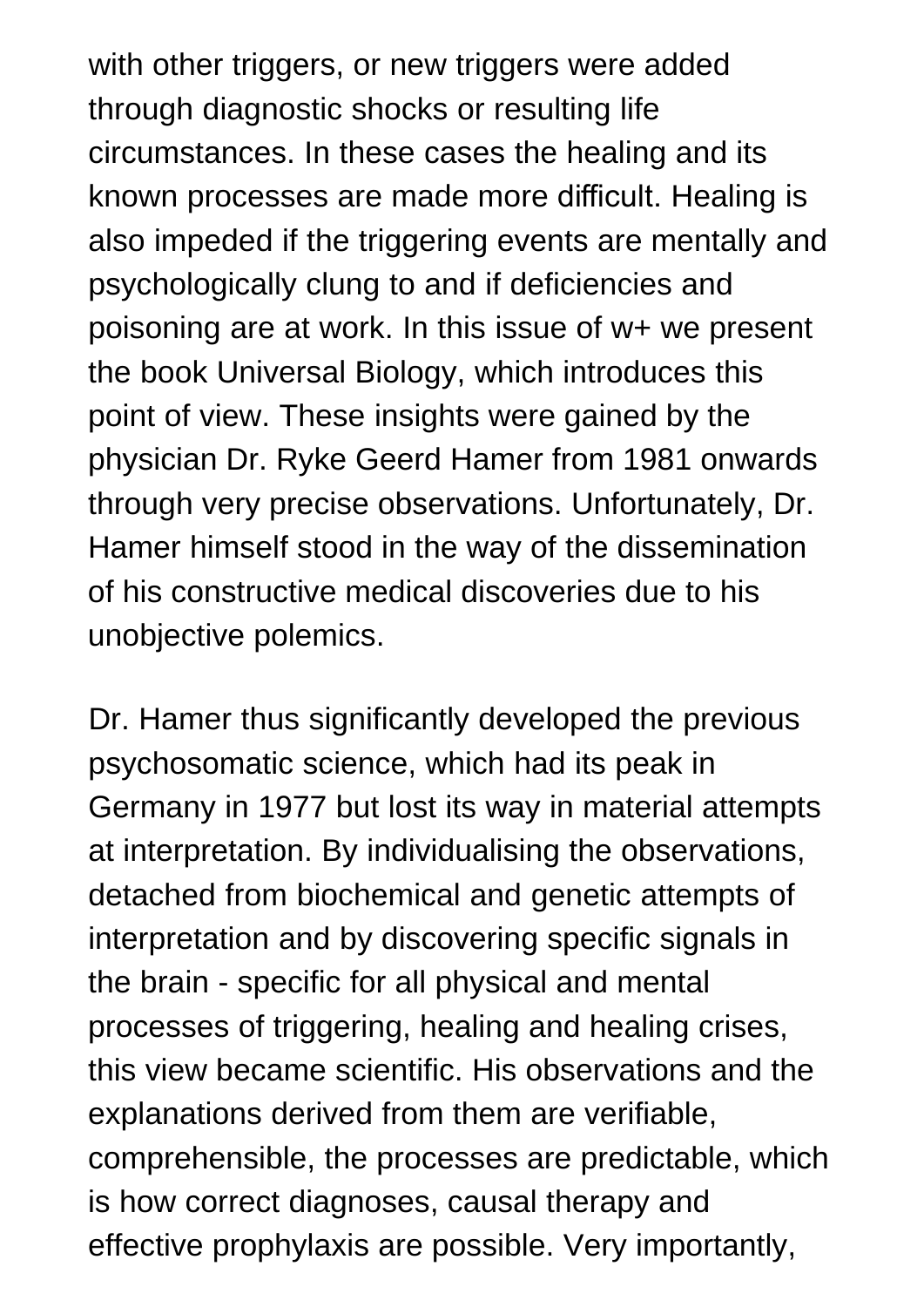this means that the negative death sentences "incurable" and "malignant" can be made accessible to understanding and lose their destructive effect.

It is understandable that people who only permit known and physical explanations for life, health, illness, recovery and old age as real, have difficulties with this view. The same applies to people who base their self-confidence and identity on this view or who derive their livelihood from it. In her article "What you and others can learn from Corona" in this issue of w+, Ursula Stoll shows why people react aggressively when confronted with another view and what you can do not only to avoid this but to awaken genuine interest in the other view. This is absolutely necessary. It is likely that we will only get out of the increasing self-mechanisms that led to the Corona crisis if a large majority of people open up to a better understanding and leave the destructive ideas and resulting mechanisms behind. From this perspective, Corona proves to be an opportunity for all and a turning point towards a leap in humanity's development. It is unlikely and perhaps even dangerous if these new insights, which challenge the old view and the industries attached to it, are dictated or proposed "from above".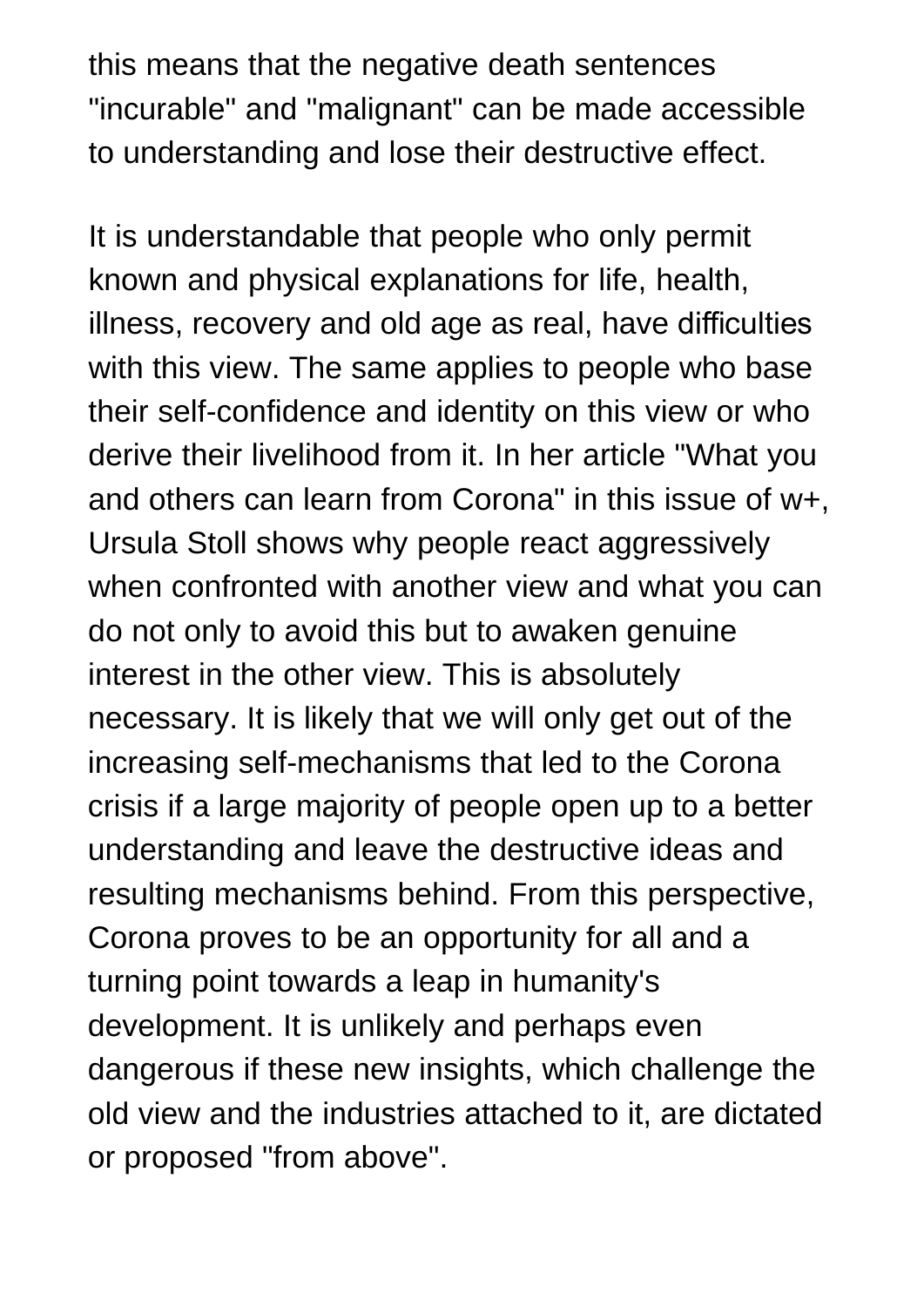#### **The virus as a disease agent**

Diseases, pain, even old age and death of the body are seen in "our" present, purely material world view as defects to be fought. Promises of cures and eternal life are regularly made, which the "grateful population" (Eugen Rosenstock-Huessy 1956) acknowledge with increasing sums of money for the promises. Since 1858, it has been supposed that all life arises from a cell as a resultof purely material processes, but also all diseases, in that, the cell is said to produce disease products, disease venoms, in Latin viruses. Until 1951, the idea of a virus was defined as a disease agent, a toxic protein, a toxin. In the years before, some scientists did actual science, checked their assumptions, namely by control experiments. In doing so, they found two things: The decomposition of completely healthy tissues and organs also produces the same proteins as the decomposition of "diseased" material, which were misinterpreted as viruses. Furthermore, the method of animal testing rather than the proteins misinterpreted as viruses cause the symptoms that were interpreted as triggers and carriers of the disease.

Only a few doctors and only attentive readers of professional journals noticed that science, as it had often been in the past, was for a time without a fixed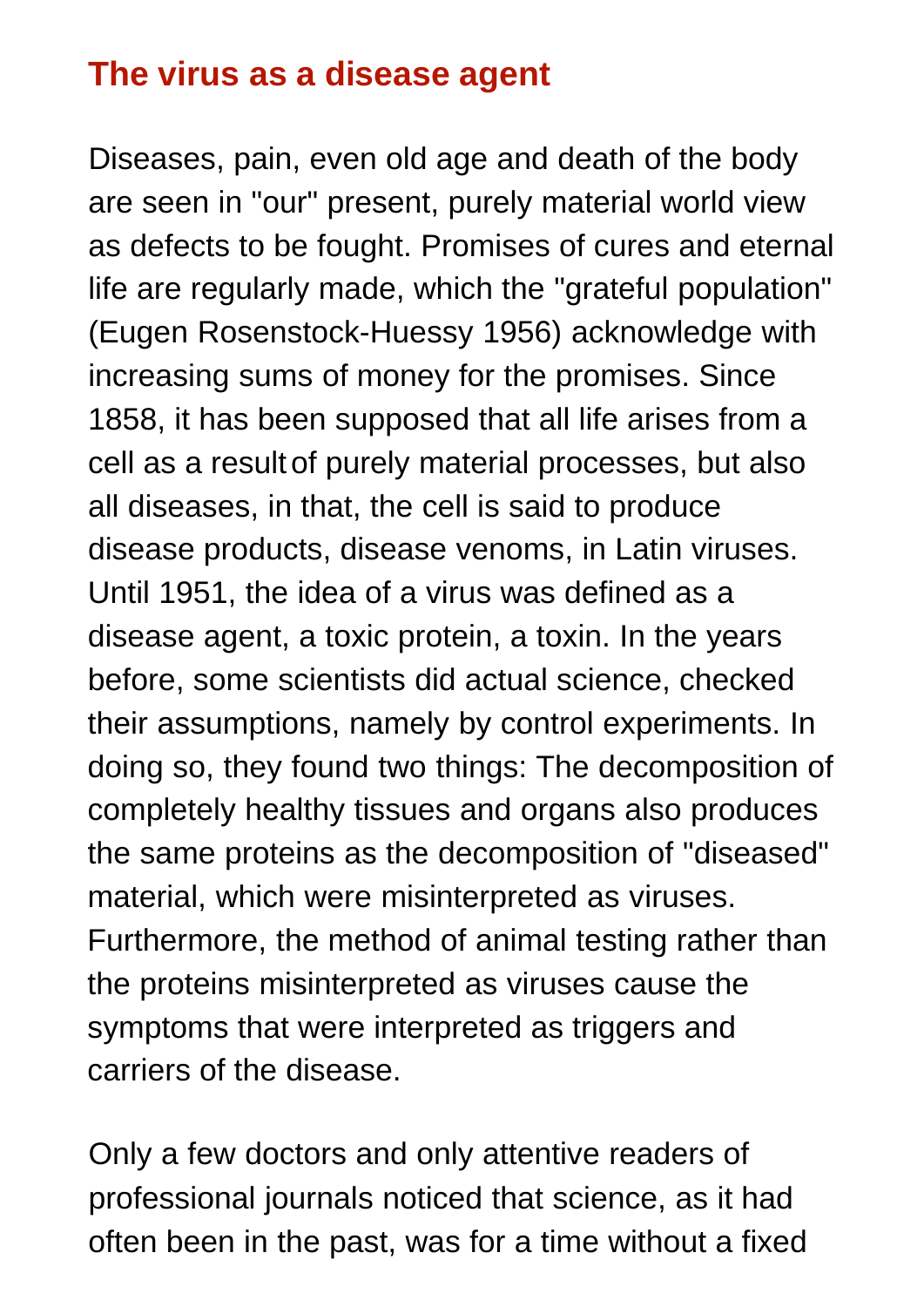idea of what viruses actually are. The idea of viruses has always been used for this purpose: a failed attempt to explain actual phenomena that cannot be explained within the respective world view. Since the assertion and application of alleged virus testing procedures, the inherent mechanisms of fear generation have been running faster and faster. The creation of fear is becoming increasingly globally effective because of the industrialisation of the detection techniques and because of the market economy-

induced synchronisation of "information." The current result: a self-blockade of the industrialisedcountries and their population through an insane lockdown, which is justified pseudo-rationally, i.e. pseudoscientifically. It has not yet become apparent and acknowledged that a purely rational

approach to the phenomenon of life, which excludes compassion and other possibilities of perception, itself becomes a good-bad religion that wants the good, but creates the evil in the process. Any claim to absoluteness about life, about illness and recovery is dangerous and immediately leads to life-destroying consequences, even within the so-called Hamer system of knowledge, if it is set in absolute terms and viewed in isolation, because we, as participants in life, lack an overview of the whole.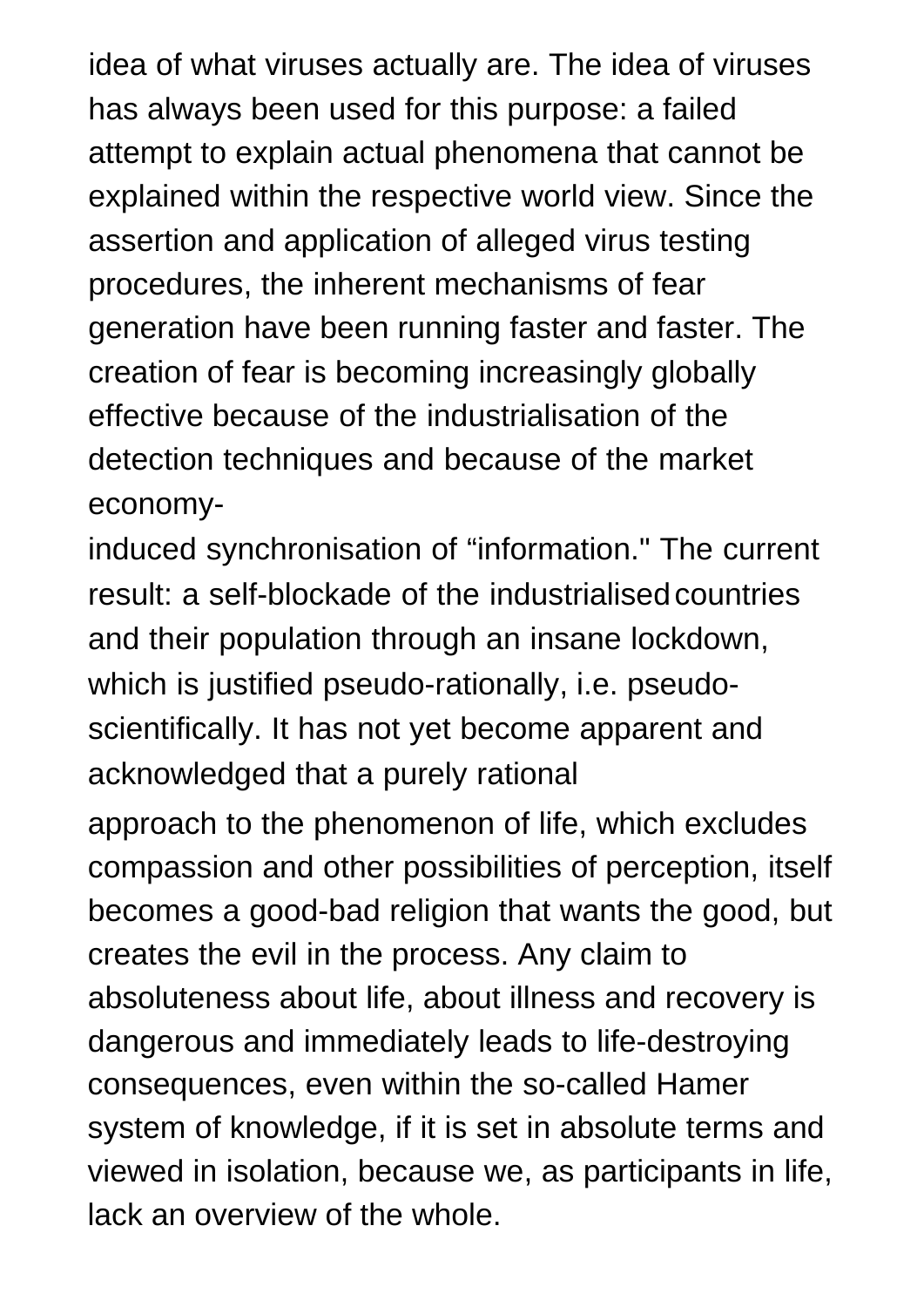Within this pure material cell theory of life, introduced in 1858 in an extremely unscientific way, which very quickly became the global basis of biology and medicine, a restricted view of the phenomena of life, a dangerous forced logic and a forced action automatically result. If I explain life purely materially, the triggers of age, deviations from normality (=diseases), the simultaneous or clustered occurrence of symptoms can and will be interpreted only as material defects and attributed to the action of assumed traveling disease agents. The disease processes and diseasecarriers have to be fought and suppressed within this idea. The notions of antibiosis, antibiotics, radiation, chemotherapy and isolation were therefore invented. In 1976, Ivan Illich showed in his book Medical Nemesis that medicine is also subject to the pressure of profit and therefore forces those involved to exaggerate. For this reason alone, medicine is automatically, insidiously and unnoticed, becoming more and more dangerous in many areas. This compulsion to exaggeration thereby also makes the false belief in the virus more and more dangerous.

The wrong hypothesis of the cell, with which the wrong assumption of the virus, which had previously been abandoned, was revived, constitutes the basis of the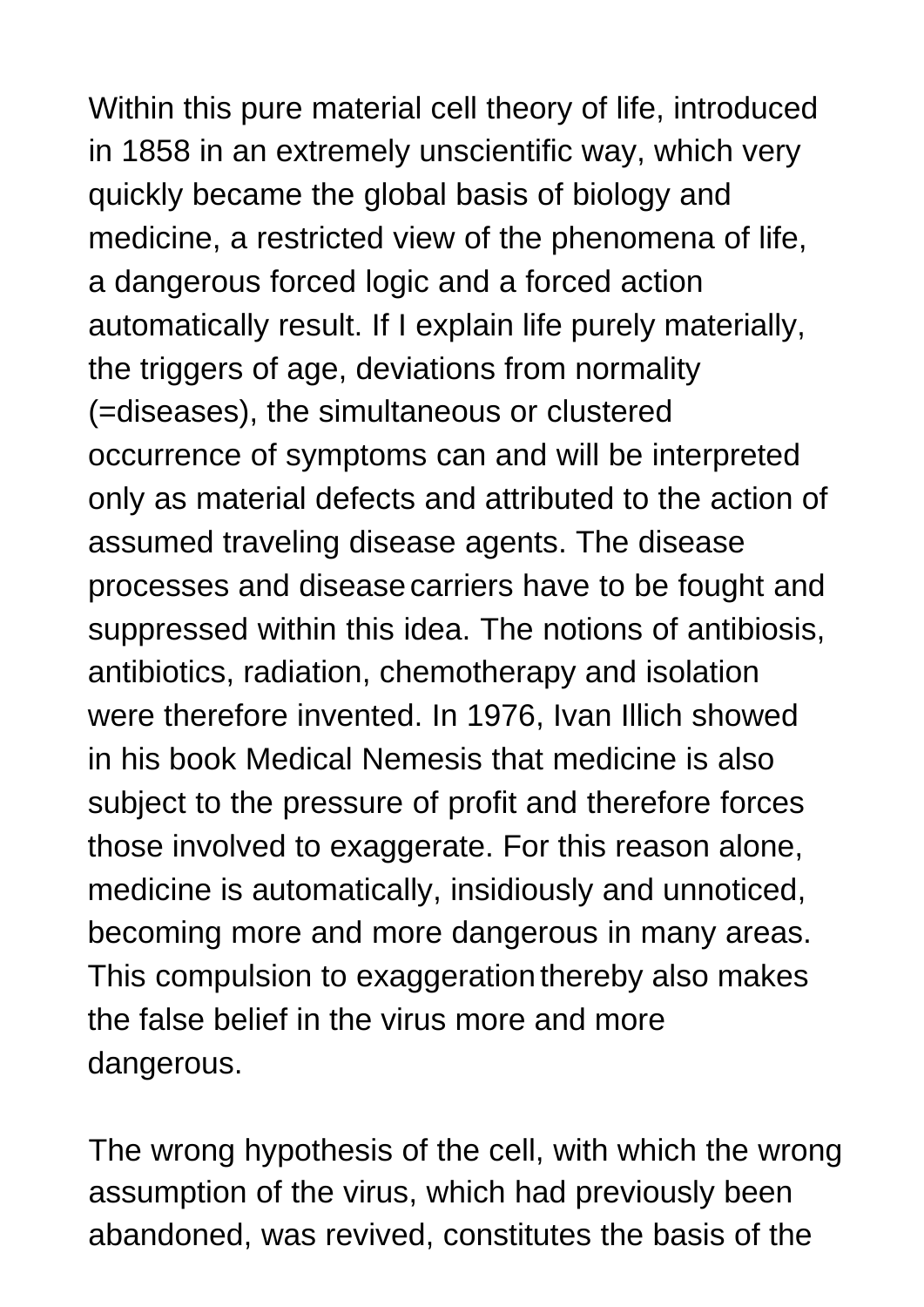emergence not only of the infection, immune and gene theories, but also the dominant basis of our cancer medicine. Whoever regards cancer as error, arbitrariness, self-destruction of nature, believes in wandering evil, the idea of metastases, therefore also believes in flying metastases, aka viruses. Here the circle closes. Education and information about "Corona", in which these crimes are not named, automatically strengthens these foundations and misconceptions, which have been the cause of Corona.

From the material view on life results another, deeper coercive logic, namely that of material heredity. It is assumed within the present science that only material interactions exist and all otherexplanations are unscientific and idiotic. Hence, the only possibility of thinking that remained led to a construction and function plan of life. One that contains instructions on how the alleged cell produces an organism with the help of its constituent molecules and the energy currents gatheredin it. Until 1951 the prevailing public opinion claimed that proteins would carry the construction and functional plan of life. It was believed that proteins were the carriers of the hereditary substance. Within this imaginary world a hereditary substance MUST be claimed in order to be able to explain the origin of organisms from a cell. So also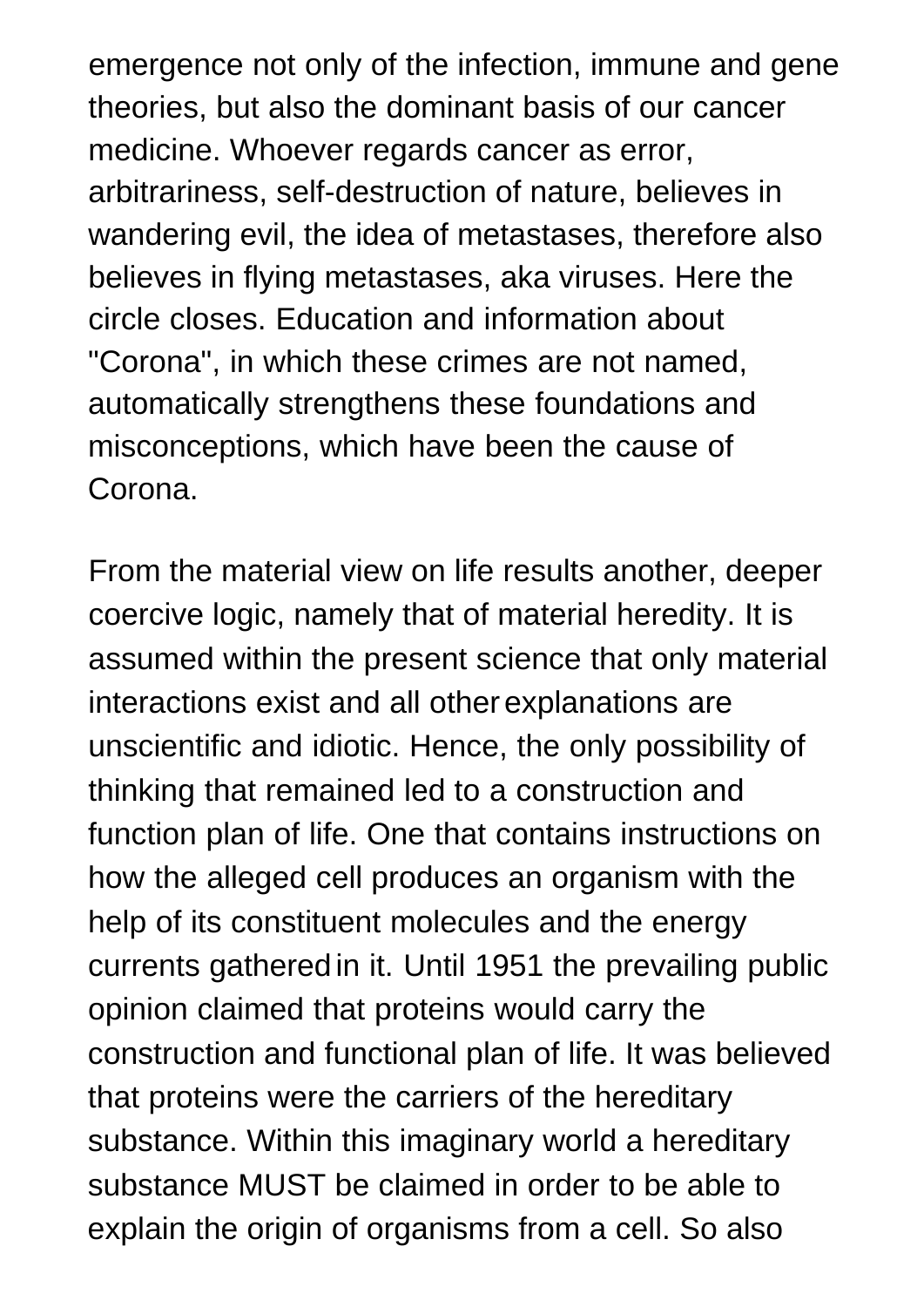the claimed toxic proteins, the pre-1951 definition of viruses, were attributed the property that they would also carry in their claimed protein toxin the blueprint to reproduce themselves.

## **The change of ideas in virology**

Since 1952, when the idea that the hereditary substance is the material found in the nuclei of tissues and cells "finally" prevailed, there has been a change of ideas, the so-called paradigm shift, regarding viruses. Since this paradigm shift, viruses were and are claimed to be traveling genetic elements, which, after entering the cell, would force the cell to reproduce the virus. In thisassumed multiplication, the cells are supposed to be damaged, thereby causing diseases. The class of molecules considered to be hereditary since 1952 are known as nucleic acids because they behave like a weak acid in aqueous solution and are mainly found in the center, the nucleus. Until the year 2000, it was believed that segments could be found in these molecules, some of which are very long, that would carry the blueprint for the construction and function of life. Geneswere described as the smallest unit of the hereditary substance, and they were thought to carry the information about how proteins are constructed. However, the results obtained experimentally in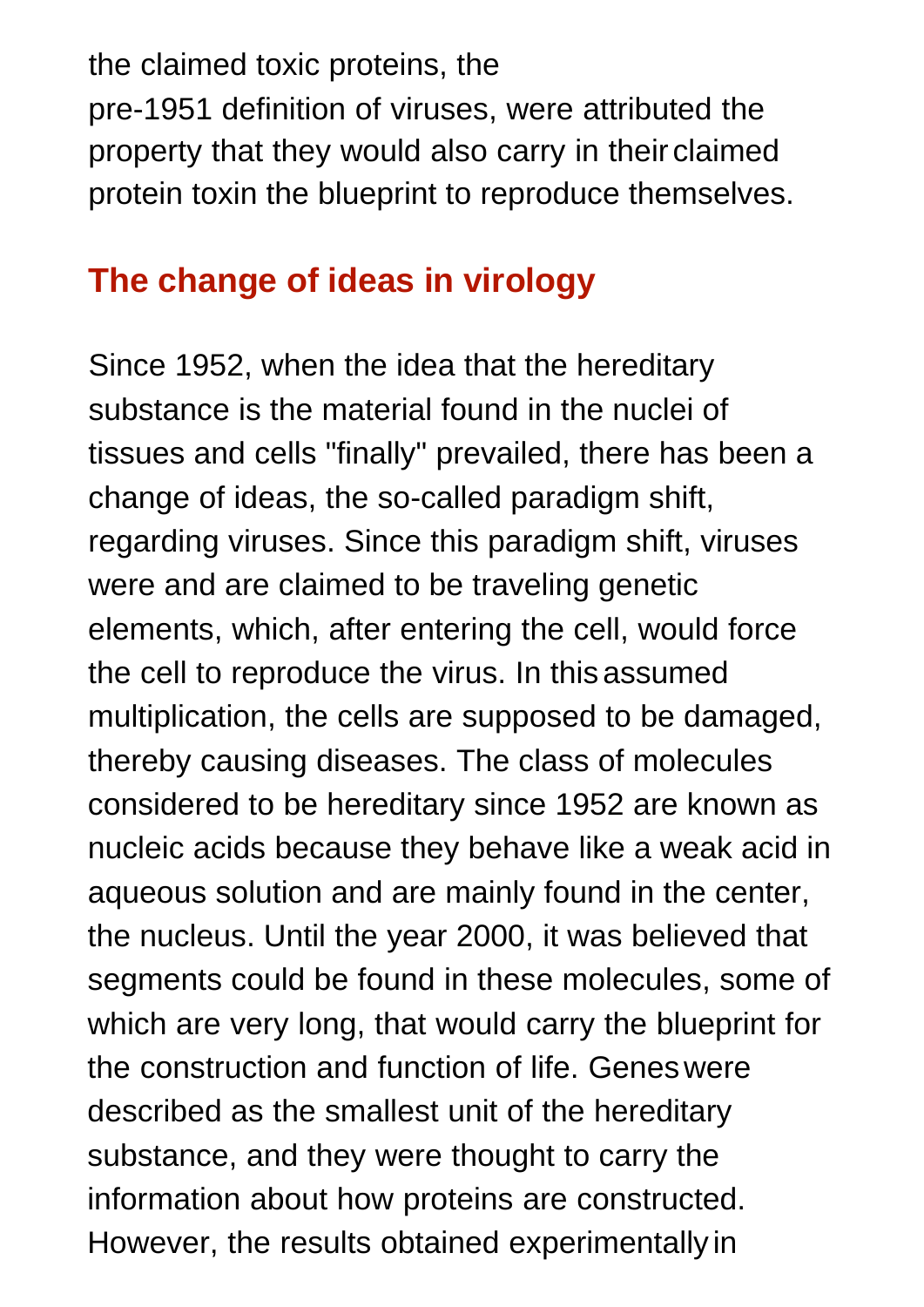biochemical genetics disproved all previous assumptions. In view of these results, no scientist and no one today is able to formulate a tenable definition of a gene that has not been disproved long ago.

In each nucleus the composition of the nucleic acids is constantly changing and for about 90% ofour proteins no "genetic templates" can be found which could be called genes. The nucleic acid probably serves primarily as an energy releaser and only secondarily as a metabolic resonator and stabiliser. With the exception of some researchers, almost all employed biologists and physicians cling to the idea of a hereditary substance despite the known refutations because they simply have no other idea and their imagination suffers from pressure to conform and career anxiety. For this reason, the refutation of all previous assumptions about material heredity, virology should alsohave said goodbye for the second time long ago because the genetics underlying today's virology turned out to be a misinterpretation.

A virus has been defined as a non-living pathogen consisting of a piece of dangerous hereditary substance made up of several genes, which can be found in an envelope or can be completely naked. The assumption is that this strand of genetic material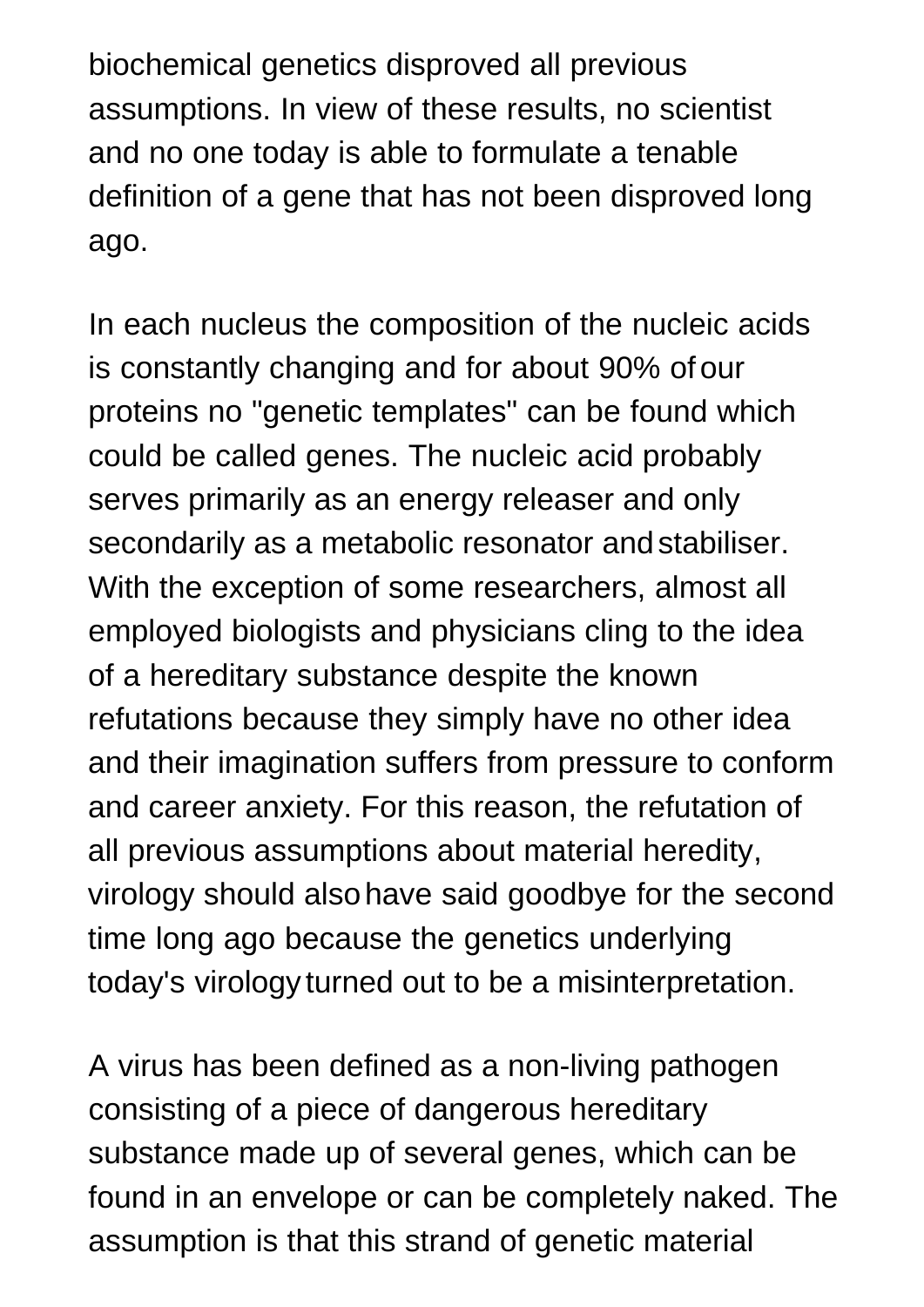enters a cell, the viral genetic material takes control of the cell and forces it to reproduce the virus, damaging or even killing firstthe cell and eventually the whole organism. It is thought that after multiplying, the virus leaves thedamaged organism to damage other organisms. This theory is refuted by the refutation of the celltheory, since life is mainly organised in interconnected tissues and in reality there are very few structures that can be called cells [\*see translator's note]**.** The virus theory is refuted by the refutation of genetics. The virus theory is refuted by an improved understanding of biology, the discovery of those symbiotic processes in disease, healing and the healing crises which confirm through all previous observations that existentially long-lasting events or perceptions trigger the potentially multiphasic processes which have hitherto been misinterpreted as different diseases. Knowledge of biology refutes virology. In real life there is no principle of evil that merely takes andgives nothing.

#### **The refutation of the whole of virology, easily recognised by everyone**

Virology claims to isolate viruses in the laboratory and from claimed isolated particles, claims to find the genetic material to determine their structure. In no publication claiming an isolation of a virus is there a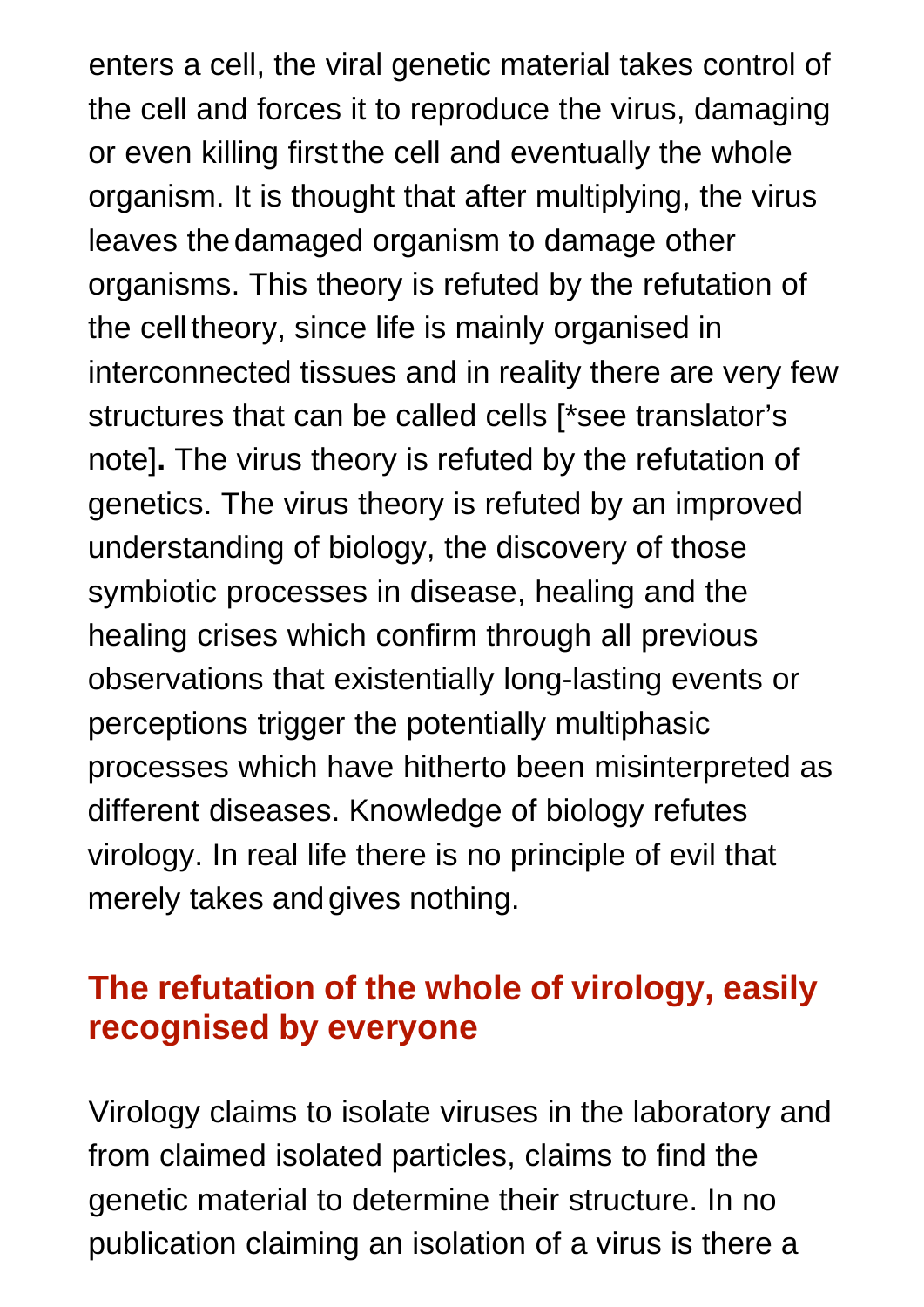description of an actual structure that has been isolated. On the contrary, experimentally produced death of tissues in the laboratory is misinterpreted as the effect of viruses because it is assumed that the tissues would die because supposedly infected body fluidsare added. In reality, the tissues die because they are no longer nourished and are killed by toxic antibiotics. Never, except for the measles virus trial, have the tissue control experiments been carried out that disprove the virus assumption, because the tissues always die from starvation and poisoning without the need to add additional supposedly infected material.

On the basis of a single publication from 1954 [https://pubmedinfo.files.wordpress.com/2017/01/ propagation-in-tissue-cultures-of-cytopathogenicagents-from-patients-with-measles.pdf], the decayed tissue is assumed to transform into viruses when it dies. In this publication, it is emphasised several times that the assumption of tissue death due to a virus and the assumed transformation of the tissues into viruses is only speculation that would have to be proven or disproven in the future. It was only through the subsequent Nobel Prize for the first author, John Franklin Enders, for an earlier speculation within the old, protein-toxin virology, that this tissue-to- virus conversion speculation became a supposed scientific fact and the sole basis of the new, genetic virology.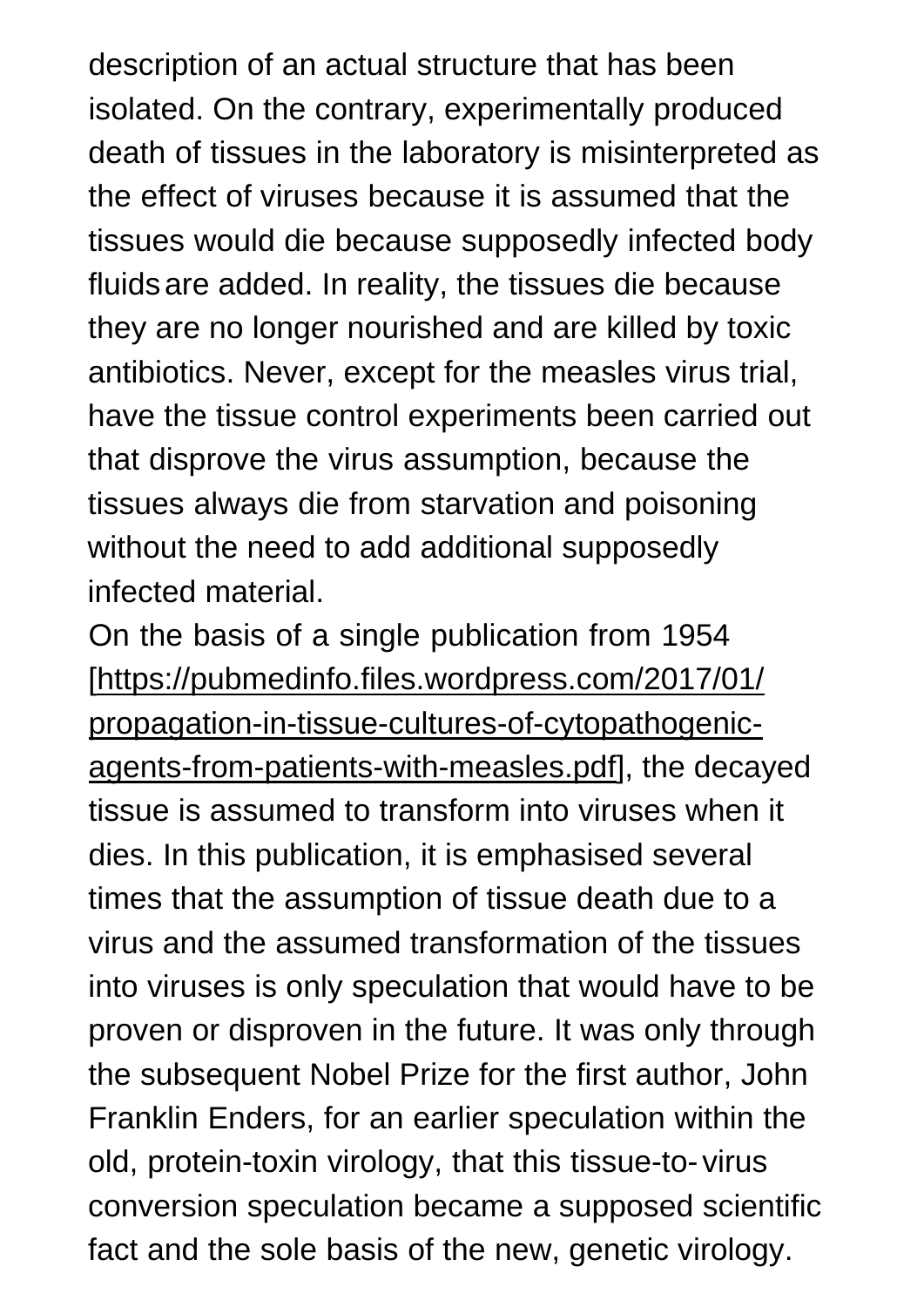The model for the new virology was and is from the bacteriologist John Franklin Enders - the discovery of tiny structures called phages that are only visible using the electron microscope, intowhich highly inbred, i.e. incestuous, bacteria transform when their metabolism breaks down. This transformation is not an act of destruction, but a metamorphosis, similar to when bacteria gradually lose their conditions for living and form their permanent forms, the spores. These are also tiny, much smaller than bacteria. Spores can change back into bacteria when the living conditions are optimised again. Phages, on the other hand, offer their nucleic acid to other organisms, which they thus help to live and do NOT kill or harm. Phages are nevertheless regarded as the viruses of bacteria, although phages are never able to damage or kill naturally occurring bacteria or freshly isolated bacteria. It is very likely that bacteria will develop again fromphages if the environment for this is provided. I have isolated and studied a phage-like structure from the sea, one that algae produce especially when their living conditions are no longer optimal.Phages formed during the transformation of a specific, highly inbred, i.e. an incestuous bacterial species, always have the same structure, the same size, the same composition and always an equally long and equally assembled nucleic acid. The nucleic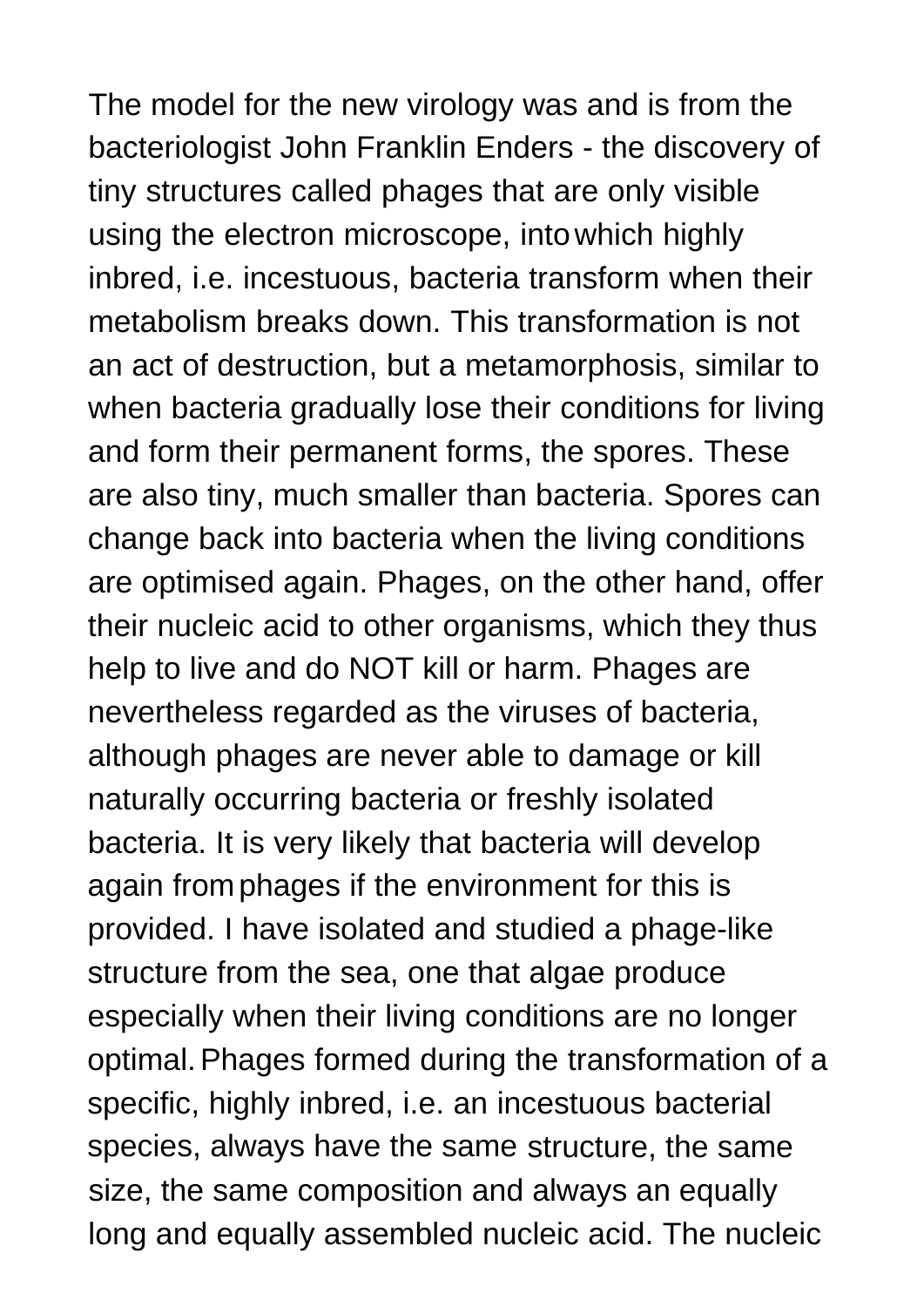acid, which always has the same length and composition, became the model for the new virus idea, the gene-virus theory, according to which a virus is a piece of enveloped or naked genetic material of a certain lengthand composition.

Phages are isolated quite easily from which their nucleic acid is extracted, which always has the same composition. In the case of "genetic viruses" this is never the case: no nucleic acid is evertaken from the few structures that can be visualised under the electron microscope and are passed off as viruses. The nucleic acid is explicitly always extracted from the fluids in which the dying tissues were located. Crucially, a whole nucleic acid is never found that has the length andcomposition of those schematic drawings and descriptions of nucleic acids that virologists passoff as the genetic strand or genome of their respective viruses.

# **The alignment, the easily recognisable and essential refutation of all viralassumptions**

Any interested layman will find in any claim of existence or isolation of disease-causing viruses that a long nucleic acid is theoretically constructed from very short pieces of nucleic acid releasedwhen tissues die, which is then passed off as viral nucleic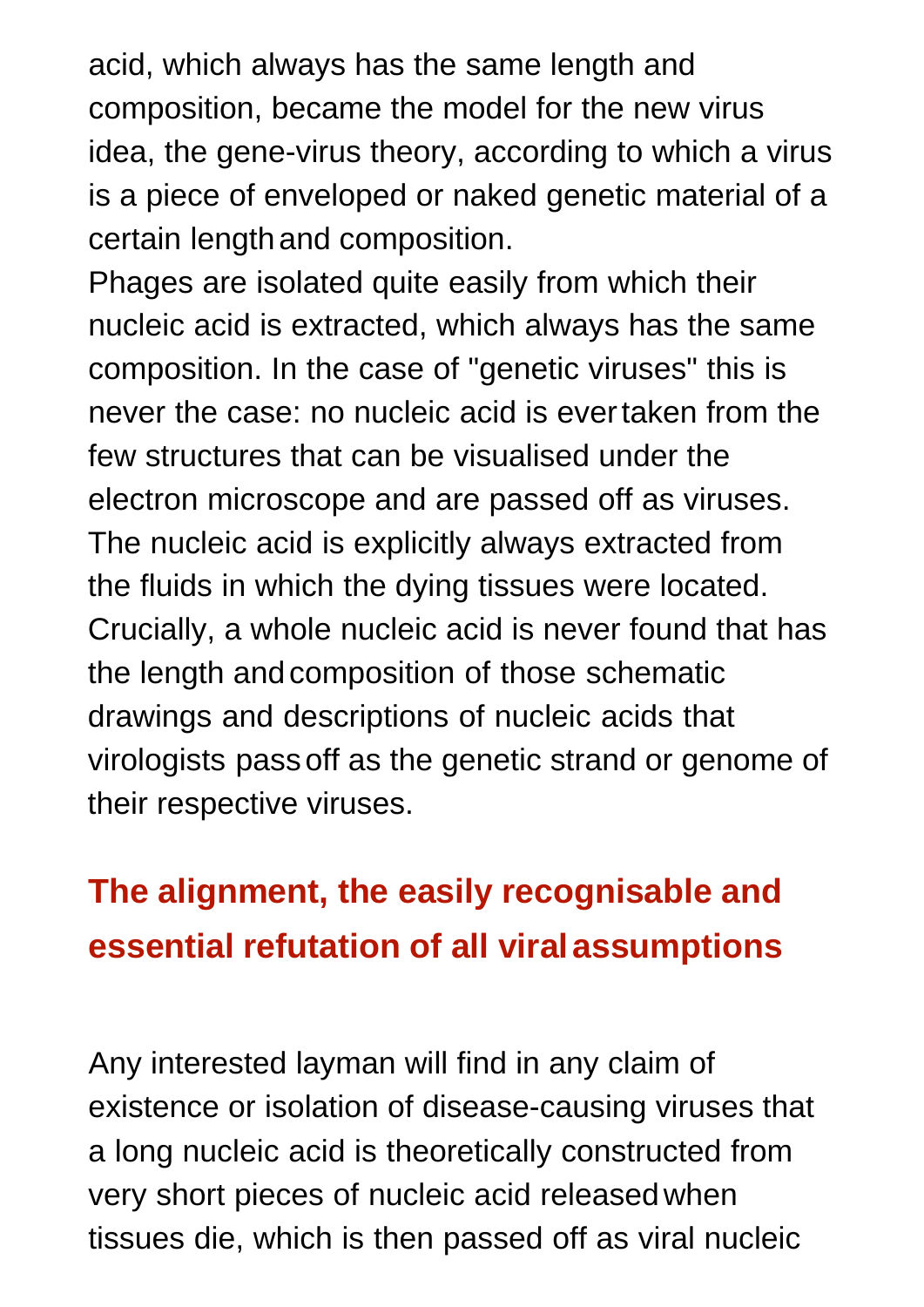acid in complete deception of both the scientist and everyone else. This laborious composition of the assumed viral nucleic acid, which can only be accomplished with fast computers and was much more cumbersome and done by hand at the beginning of gene virology, is called alignment. Every layman recognises from the word alignment that a long, supposedly viral nucleic acid was only ever constructed theoretically. Never does the claim appear that from a (viral) structure or even from an "infected" liquid, an evenremotely complete nucleic acid has been found, the determination of whose molecular sequence would correspond to the whole, only theoretically constructed nucleic acid.

Here the effective coercive logic to which virologists have been subject since 1954 becomes clear,when the assumption was made that tissues could also transform into viruses when they die, as very specific incestuously created bacteria do when they transform into phages, those helpful structures that are misinterpreted as viruses of bacteria. Since short pieces of nucleic acids, from which the postulated disease-causing viruses, the viral hereditary strands are only mentally constructed, are found in every living being, all humans and animals can test "positive", depending on the quantity and collection location of the sample to be tested. The more that is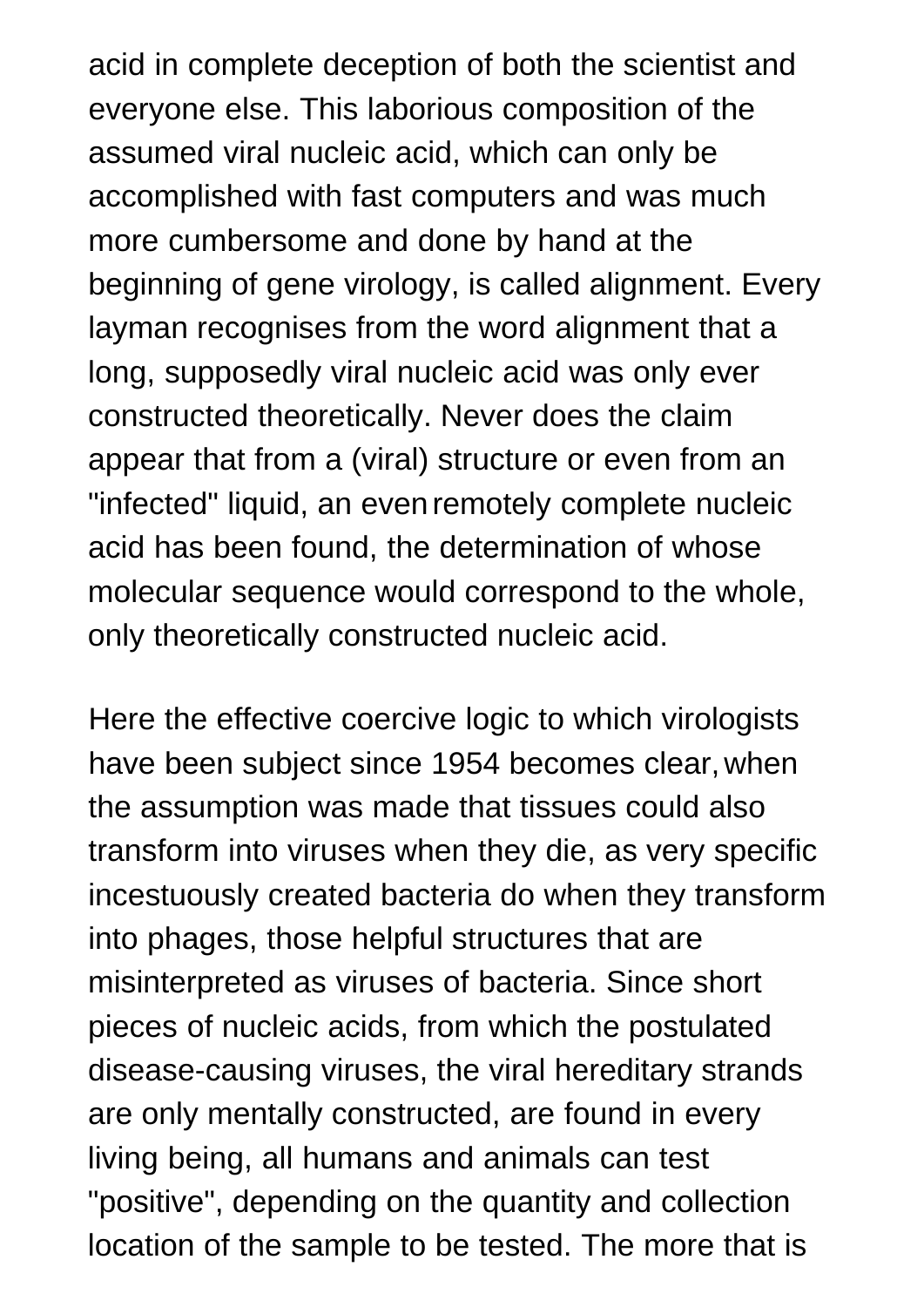tested, the more positive results are produced, although such a test result does not and cannot have any significance for either health or disease.

In the case of Corona, it is particularly easy to see how virologists deceived themselves and others, which in this case escalated into global hysteria and the Corona crisis through the actions of the German virologist Prof. Christian Drosten. In an attempt to get a grip on the panic of a new outbreak of SARS triggered by a hysterical ophthalmologist, the virologists of the Chinese government theoretically constructed a nucleic acid strand in the record time of one week by means of computer programmes, which they said was almost identical to harmless and difficult- to-transmit bat viruses. They used only nucleic acids contained in the fluid of a bronchial wash obtained from a person with died with pneumonia. In doing so, they did not use "cell cultures" in the laboratory to supposedly infect them in order to harvest the presumed virus from them as is common practice, nor did they claim to have obtained this nucleic acid from an isolated structure.

It is likely that the following is why the Chinese virologists theoretically constructed the nucleic acid of a "harmless" virus: in order to get a grip on the wave of fear triggered by the ophthalmologist of a believed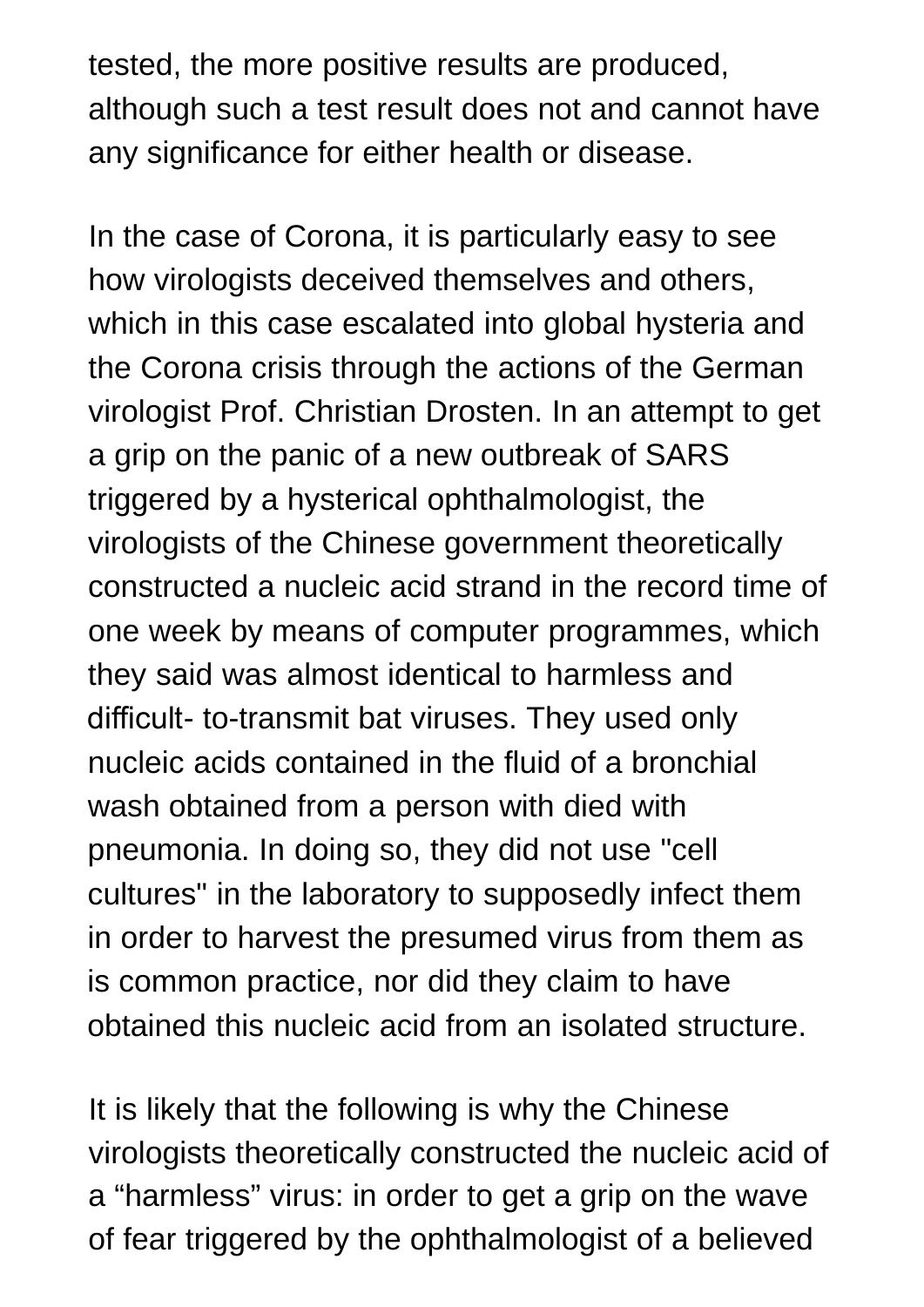new outbreak of the dangerous corona virus SARS epidemic whichmight have resulted in the immediate overload of hospitals. Prof. Drosten, on the other hand, did not wait until the Chinese scientists published the final composition of their nucleic acid on 24.1.2020 to develop a test procedure to detect this allegedly new viral nucleic acid using the PCR method. In order to develop his test procedure, he selected completely different nucleic acids, which he knew to be present in every human being, even before the preliminary data on thealleged new viral gene sequence from China was published on 10 January 2020. These pieces of nucleic acids he selected, which do not come from the (constructed) genome strand of the Chinese virus, are the basis of his test procedure.

The biochemicals to detect the pieces of nucleic acids selected by Prof. Drosten by means of PCR - which do not originate from the Chinese virus model - were sent free of charge on 11.1.2020, "for humanitarian reasons", to precisely these places where it was known that returnees from Wuhan were being tested. Positive test results were thus obtained from travellers from Wuhan, which were presented to the public from 20.1.2020 as proof of human-to-human transmission of the alleged new virus. The Chinese government had to bow to public pressure to accept a new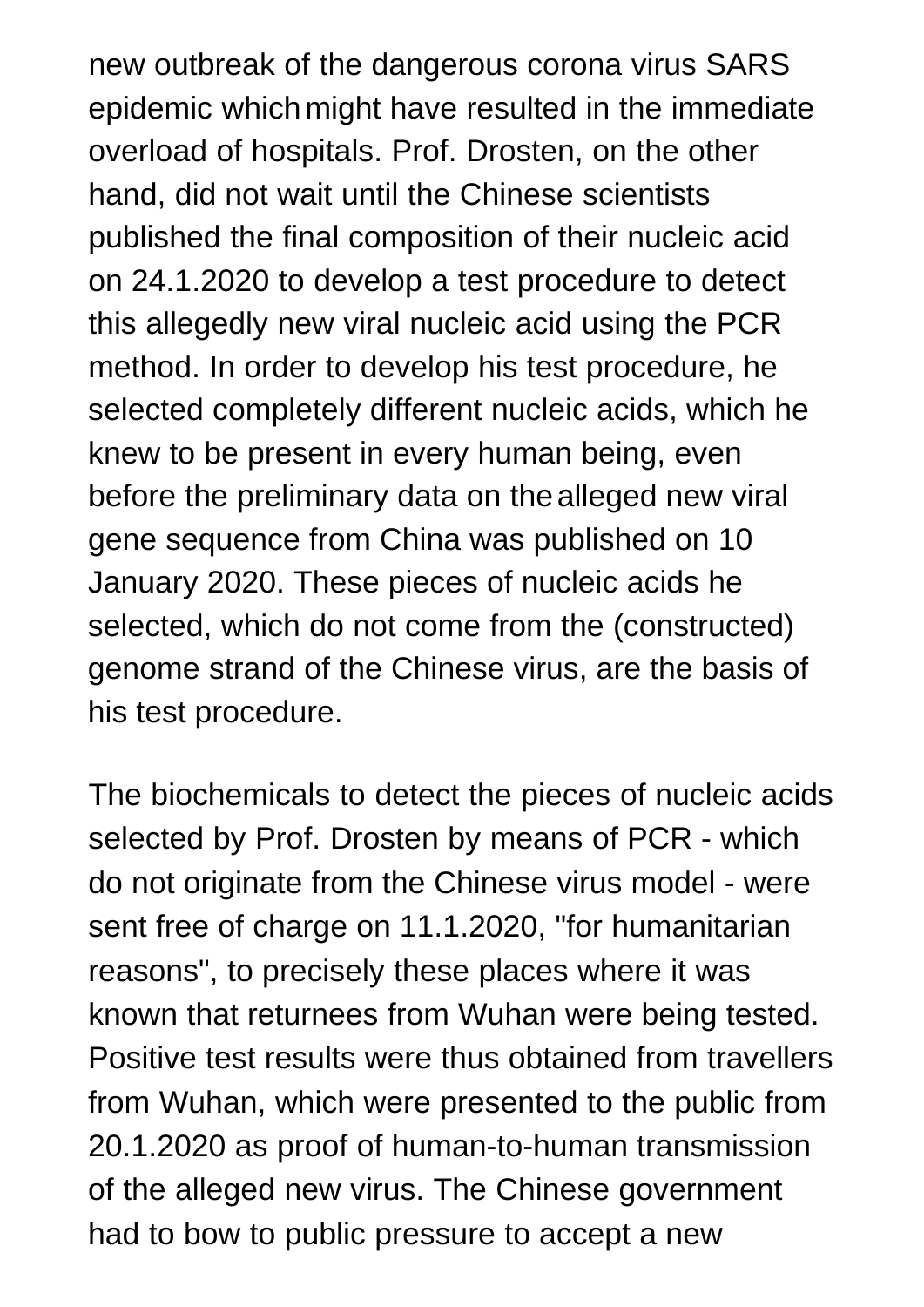epidemic because of this apparent evidence, although all of the 49 people in Wuhanwith pneumonia of unknown origin were proven not to have infected family members, friends or hospital staff with whom they were in close contact.

## **Summarising the essentials to understand, to end and learn from Corona**

There are no disease-causing viruses and, with knowledge of real biology, they cannot exist. Viruses are only constructed mentally by putting together very short pieces of nucleic acids, purely theoretically, into long pieces. These long mental constructs, which do not exist in realityand have never been discovered, are passed off as viruses. The process of mentally stringing together very short pieces of nucleic acid into a theoretical and long nucleic acid is called alignment.

Since short pieces of nucleic acids, of which viruses are thought to be composed, are released during all inflammatory processes, tissue formation, degradation and death, it is clear that all people who experience inflammatory processes, tissue formation, degradation or death and from whom tissues and fluids are collected for testing will test "positive" with the nucleic acid detection technique PCR.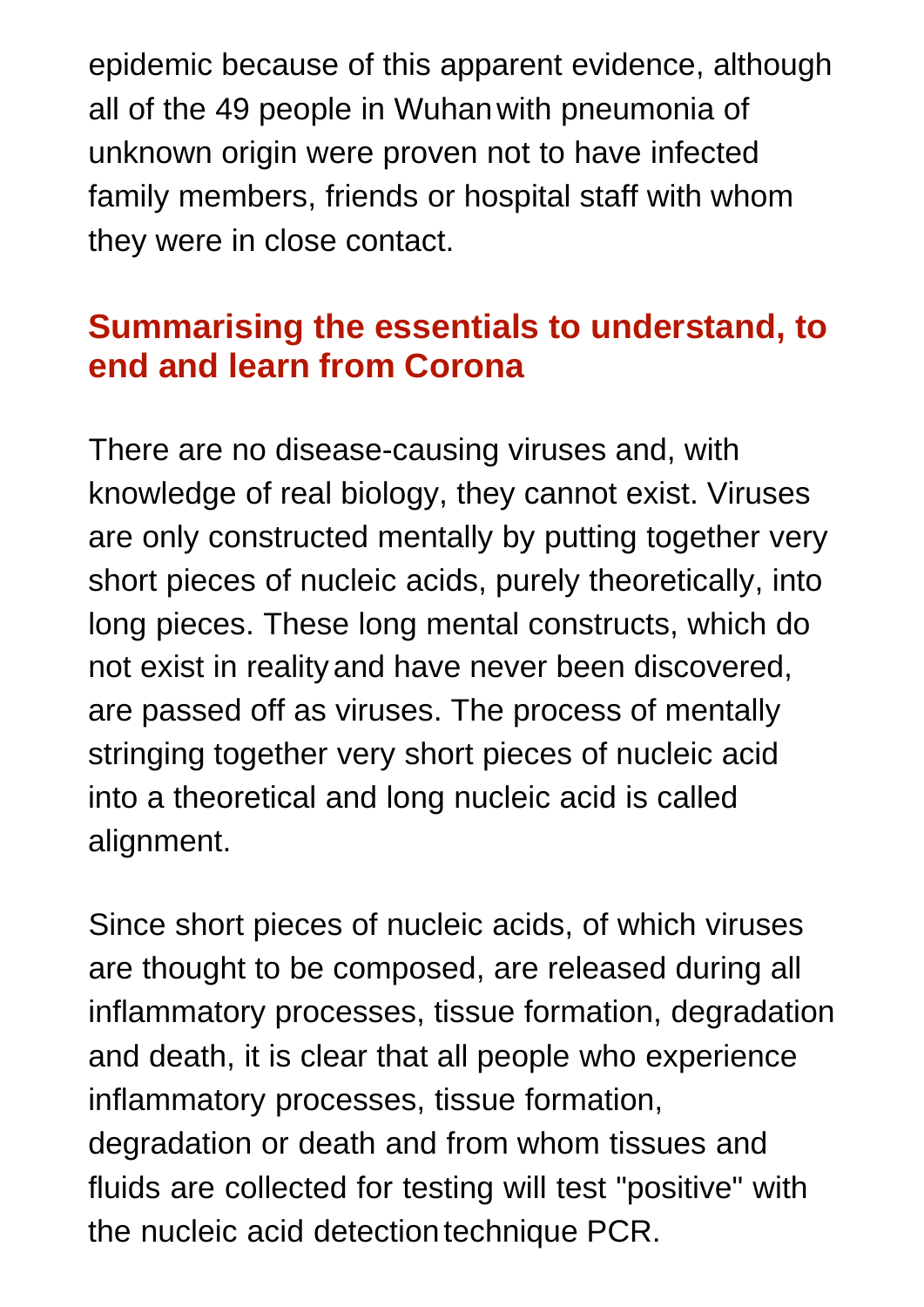Similarly, people automatically test positive if, when tested by swabbing,

a.) too many mucous

membranes are damaged,

b.) there is haemorrhaging

as a result,

c.) the very sensitive olfactory bulb, a part of the brain, is mechanically injured in the nasal cavity,or

d.) simply a very large sample volume is taken,

because in the body, even in every natural body of water and in all seas, an astonishingly intensive buildup and degradation of nucleic acids of all kinds is constantly taking place. Amongthem are always those from which the only apparent genetic strand of the virus was mentally constructed. The PCR virus test only detects very short nucleic acids that are claimed to be part of a virus.

The test procedure to detect the alleged new Corona virus was developed by Prof. Christian Drosten even before the nucleic acid of the alleged new Corona virus was "decoded." The Chinese virologists who had mentally constructed the nucleic acid of the alleged new virus using alignment, claimed that it has not been proven that this virus has the potential to produce diseases. They assumed that the new virus was very similar to harmless and